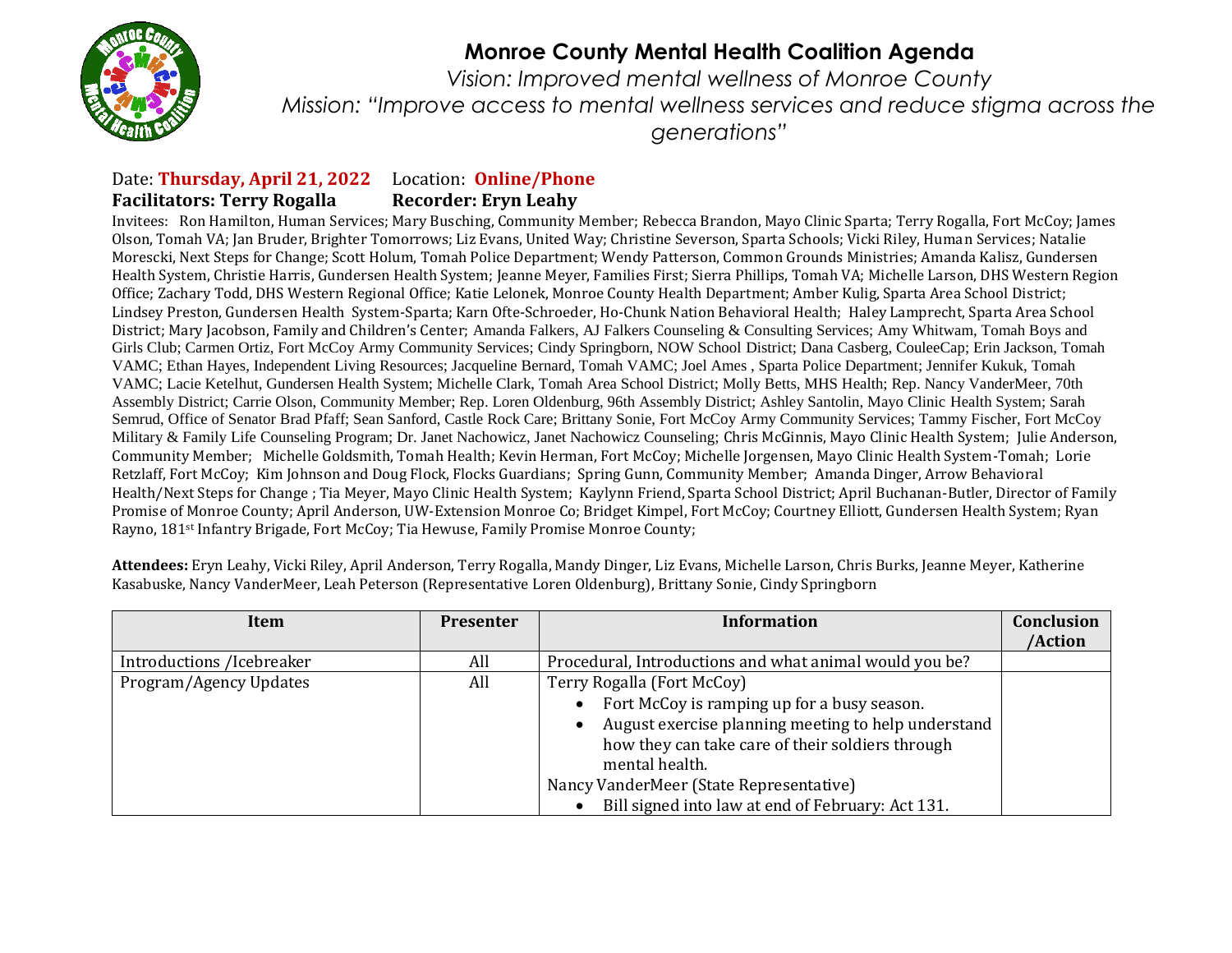

## **Monroe County Mental Health Coalition Agenda**

*Vision: Improved mental wellness of Monroe County Mission: "Improve access to mental wellness services and reduce stigma across the generations"*

| Mental Health Month Planning | All | Allows for psychologist to obtain an e-passport:<br>$\bullet$<br>increases access to mental health care.<br>April Anderson (UW Extension)<br>Someone else will need to send a Zoom link for the<br>next meeting. Liz Evans or Vicki Riley can host.<br>Second annual mindful movement for mental<br>wellness month of May - spread the word!<br>Any donations, bring to UW Extension office.<br>Taught first MHFA class!<br>$\bullet$<br>Mandy Dinger (Arrow Behavior Health, Next Steps for<br>Change)<br>Starting wait list for the first time ever - most places<br>$\bullet$<br>in the state have a huge wait list.<br>128 referrals with Next Steps for Change.<br>$\bullet$<br>Needle exchange has been very busy - overdoses<br>$\bullet$<br>create influx of Narcan and Fentanyl test strips.<br>Vicki Riley (Human Services)<br>Issues with recruitment - 3 positions open in<br>$\bullet$<br>behavioral health, so very busy.<br>Shortage of availability of therapy - wait lists for<br>therapists for both adults and youth.<br>Glitch with Medicaid/Medicare system.<br>$\bullet$<br>Children Services has been holding events<br>throughout the month for Autism Acceptance and<br>Child Abuse Awareness months.<br>Liz Evans (United Way)<br>RTIC is hosting Lunch & Learns every Thursday in<br>$\bullet$<br>May for mental health awareness. Share with people!<br>People presenting also need to register.<br>May is Mental Health Awareness Month: |  |
|------------------------------|-----|-----------------------------------------------------------------------------------------------------------------------------------------------------------------------------------------------------------------------------------------------------------------------------------------------------------------------------------------------------------------------------------------------------------------------------------------------------------------------------------------------------------------------------------------------------------------------------------------------------------------------------------------------------------------------------------------------------------------------------------------------------------------------------------------------------------------------------------------------------------------------------------------------------------------------------------------------------------------------------------------------------------------------------------------------------------------------------------------------------------------------------------------------------------------------------------------------------------------------------------------------------------------------------------------------------------------------------------------------------------------------------------------------------------------------------------------------------------------------|--|
|                              |     | Eryn will get proclamation signed virtually.<br>$\bullet$                                                                                                                                                                                                                                                                                                                                                                                                                                                                                                                                                                                                                                                                                                                                                                                                                                                                                                                                                                                                                                                                                                                                                                                                                                                                                                                                                                                                             |  |